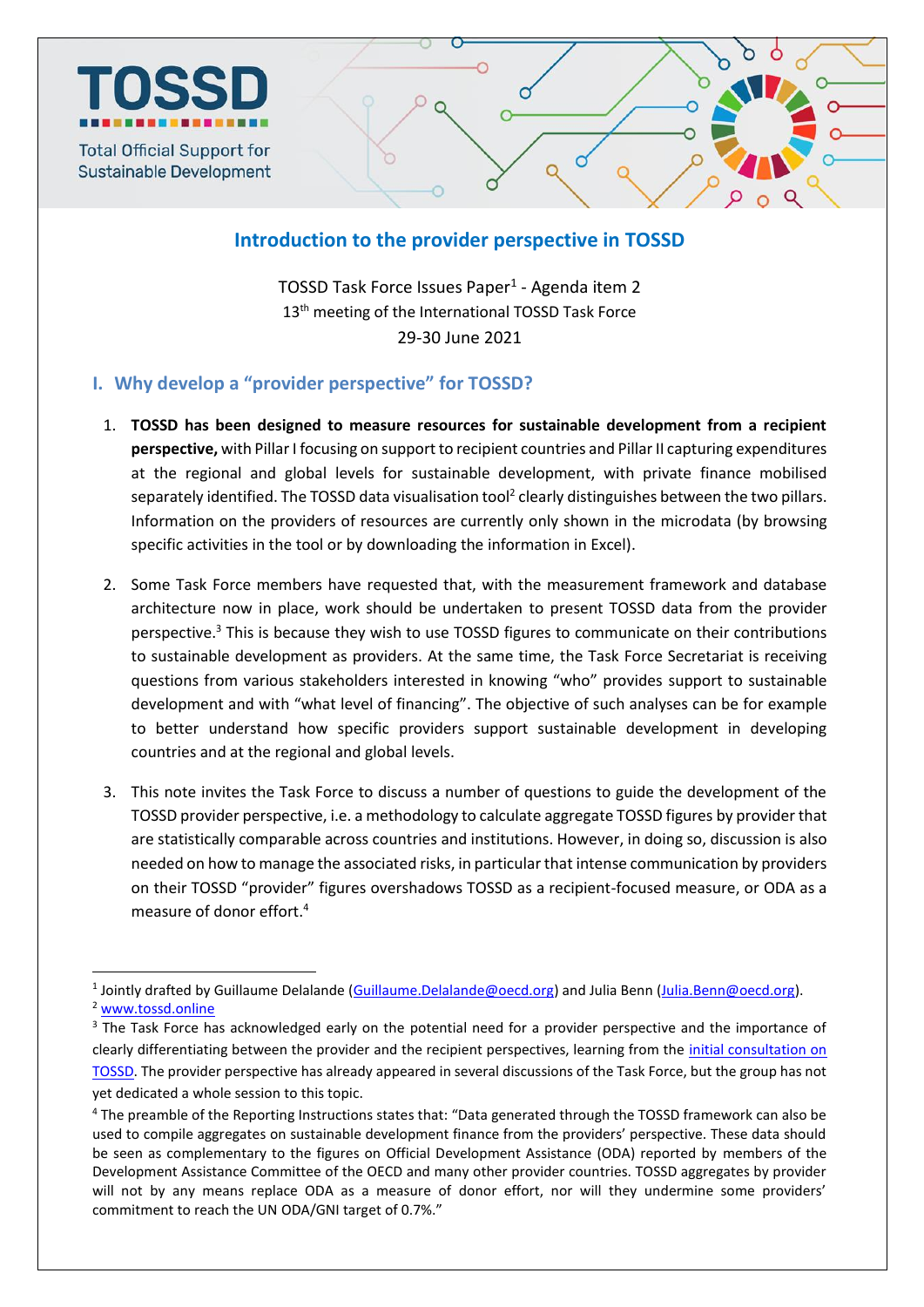- **II. Questions that will need to be addressed in the development of a provider perspective**
	- **A. What are some of the possible principles underpinning a methodology for a "provider perspective"?**
	- 4. If the Task Force agrees to develop a provider perspective, the Secretariat would recommend that it develops basic principles to underpin the methodology of the provider perspective, such as:
		- **Transparency**. The methodology that underpins the provider perspective should be available to everyone and clearly communicated. It is recommended to include it in the Reporting Instructions and to make publicly available the calculations leading to a specific TOSSD "provider" figure.
		- **Simplicity**. Related to the above, the methodology should be simple, so that it can be easily replicated by data analysts and communicated to a wide range of stakeholders.
		- **Resource efficiency and capacity constraints.** Resources invested by the TOSSD Task Force Secretariat should be primarily devoted to the continued development of the recipient perspective and the support to developing countries. Therefore, the development of the provider perspective will need to take into consideration the capacity of the Task Force Secretariat and the ease to collect the information necessary to compute provider figures. In particular, as explained further below, some additional information may need to be collected from multilateral institutions.
	- 5. Another element to take into consideration when developing the provider perspective would be how the TOSSD provider methodology relates to the ODA measure, so as to clearly explain the commonalities or differences.
		- **B. What are the major methodological questions to address in the development of the provider perspective?**
	- 6. Possible methodologies for collating TOSSD figures from the provider perspective would need to be discussed in detail. While bilateral flows to recipient countries could be attributed directly to providers, a critical question would be how to reflect the support provided to or by the multilateral system:

| <b>Methodological options for attribution</b>                                      |
|------------------------------------------------------------------------------------|
| Option 1: Measured by the inflows to multilateral institutions                     |
| Option 2: Measured by attributing multilateral outflows back to provider countries |

## **Possible methodologies for attributing flows in the provider perspective**

- 7. Similar questions arise for other channels of delivery (e.g. NGOs, Public-Private Partnerships) but the multilateral example could serve as a good starting point for the discussion.
- 8. Regarding multilateral flows, if the methodology retained for estimating the provider perspective was the one using inflows (option 1 above), the methodology could be relatively easy to develop based on the experience of the ODA system that captures these inflows (even though the TOSSD